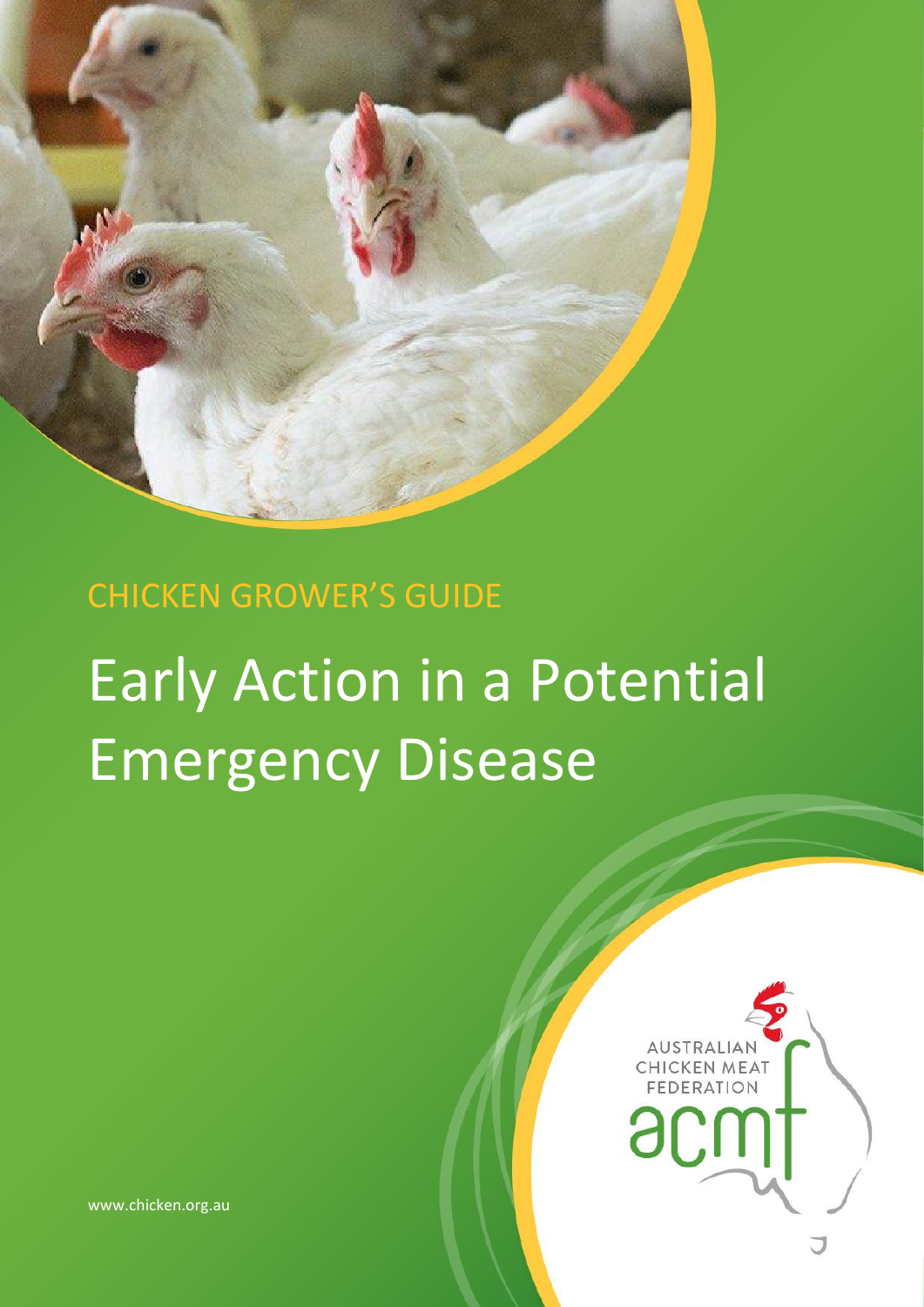

#### Disclaimer

This Guide has been developed to provide general guidance to assist you to protect both your own farm and the poultry industry more broadly from spread of emergency disease. It is designed to provide advice on steps that should be taken **immediately,** should there be a concern regarding suspicious disease on your property **or** in the event of an emergency disease in your area, and only applies until such time that your processor or state disease authority (e.g. state Chief Veterinary Officer or Department of Agriculture/DPI representative) provides alternative instructions. Any additional or subsequent measures or instructions (including movement controls and standard operating procedures) imposed by your state's Chief Veterinary Officer or state DoA or DPI have precedence over these guidelines and must be adhered to.

While care has been taken preparing this Guide it does not constitute legal advice. You should seek legal or other professional advice to consider the application of the laws relevant to these matters and to your individual circumstances.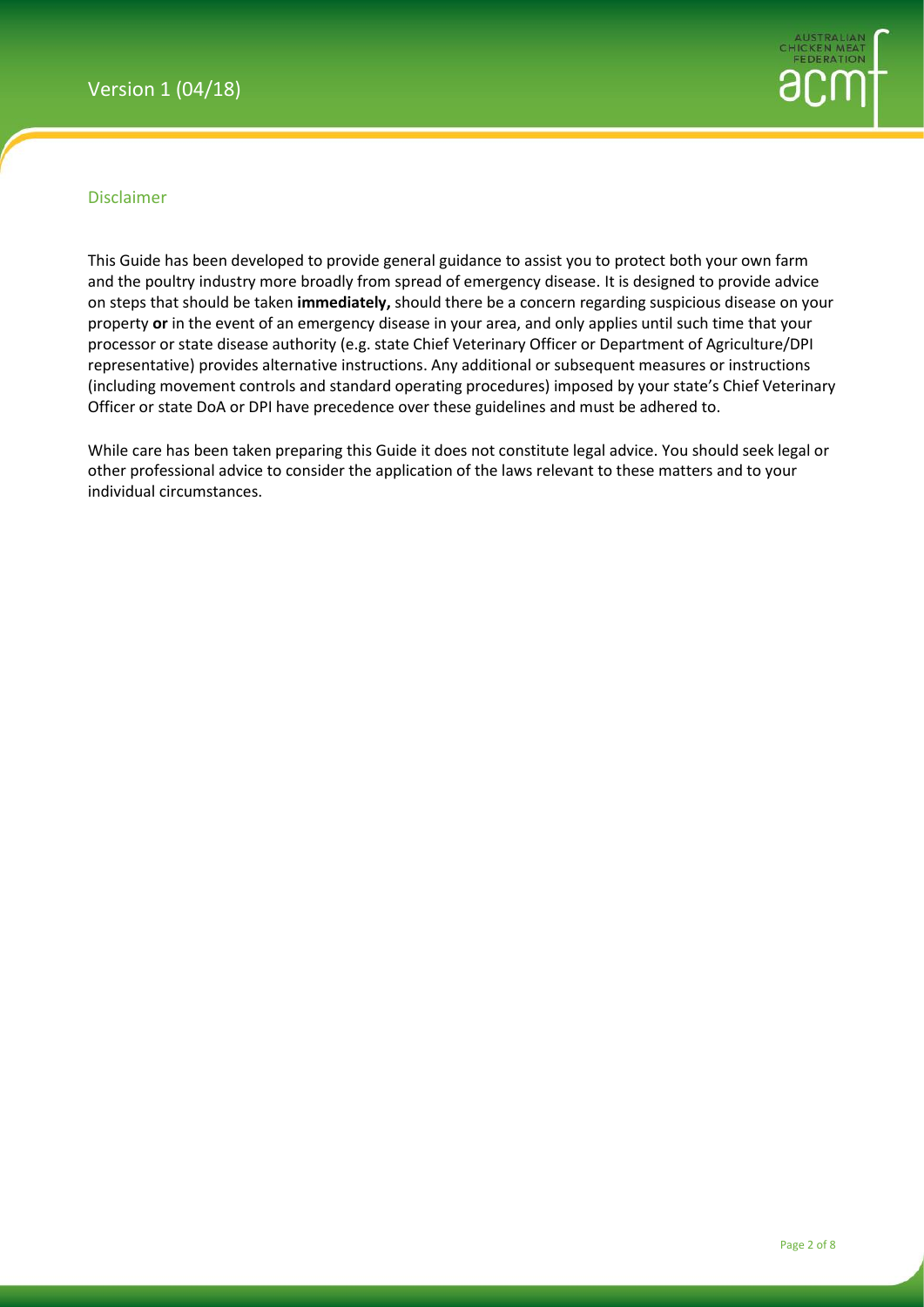

This guide has been developed to assist chicken growers to understand what they need to do, immediately, if there is suspicion of an emergency poultry disease on their farm or if there is an emergency poultry disease in their area

An emergency poultry disease (EAD) is defined as a disease that either:

- is a known disease that does not normally occur in Australia, and it is considered to be in the national interest for the country to remain free of - the most obvious case in chickens is *avian influenza*.
- is a variation of a disease that does occur in Australia which, if established here, would have a significant national impact – an example of this would be *very virulent Newcastle disease*.
- is a serious infectious disease of unknown or uncertain cause, which may be an entirely new disease and which appears to have the potential to cause significant national impacts.

In practice, EADs relevant to the chicken industry are avian diseases which are likely to have severe consequences for poultry productivity, trade or possibly even human health. As a result, there are nationally agreed arrangements in place for their containment and eradication.

The diseases of most concern in this respect are avian influenza and Newcastle disease.

This guide is designed to help growers protect both their own farm and the poultry industry more broadly from spread of emergency disease. It aims to help growers understand what signs they should be looking out for in their flocks, what they must do if they see these signs, and what they should do *immediately* if there is suspicion of an emergency disease on their farm. It also provides guidance as to what actions you should take, *immediately*, if there is an EAD outbreak in your area, but not on your farm.

The guide provides an overview of what you should do to in two circumstances:

#### **<sup>01</sup> THERE IS A HIGH LEVEL OF SUSPICION OF AN EMERGENCY DISEASE OR SIGNIFICANT, UNEXPLAINED DISEASE ON YOUR PROPERTY**

#### **02 THERE IS AN EMERGENCY POULTRY DISEASE IN YOUR AREA, BUT NOT ON YOUR FARM**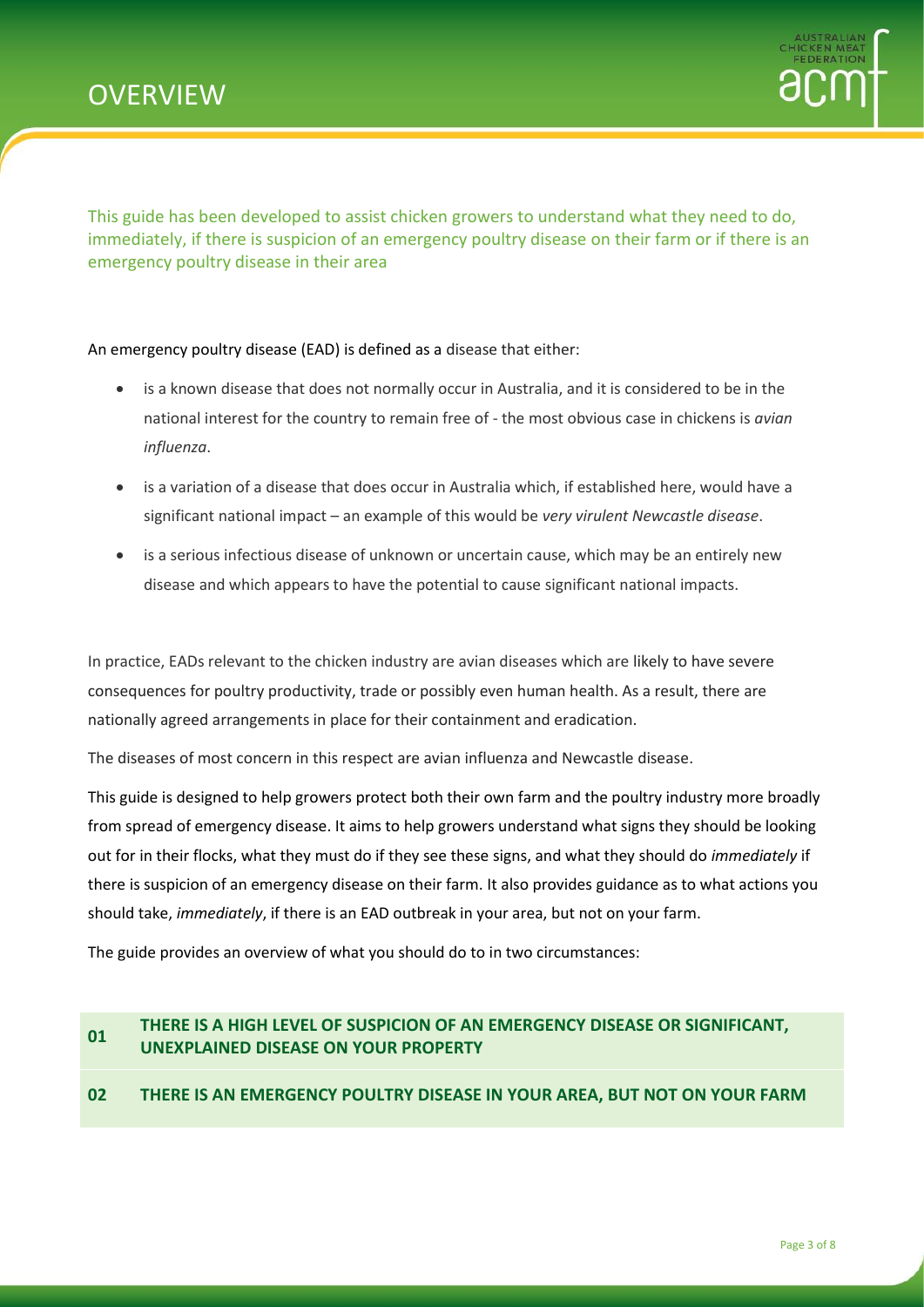

If there is a high level of suspicion of an emergency disease (such as avian influenza or Newcastle disease) or significant, unexplained disease on your property.

You are not expected to be able to recognize or diagnose emergency poultry diseases, and the clinical signs of such diseases can be seen in other poultry diseases. However, you should be on the lookout for the signs listed below and report them to your company immediately for further investigation.

If any of the following signs are identified, immediately cease movement of people and equipment into and out of affected shed and farm until further investigation. A relevant company representative (such as a veterinarian, serviceman or livestock manager) must be contacted **immediately** with a direct conversation (text, email or other electronic messaging is not sufficient)<sup>1</sup>.

| <b>MORTALITIES</b>                                                      | <b>CLINICAL SIGNS</b>                                                                                                             | <b>DECLINES</b>                                                                                                                                               |
|-------------------------------------------------------------------------|-----------------------------------------------------------------------------------------------------------------------------------|---------------------------------------------------------------------------------------------------------------------------------------------------------------|
| Unexplained disease-related<br>mortalities of 1% or more in 24<br>hours | Unusual symptoms in the flock,<br>such as:<br>Severe respiratory diseases<br>symptoms<br>Nervous signs<br>Severe flock depression | Any decline of 5% per day for 2<br>consecutive days in one or more<br>of the following:<br>Feed consumption<br>Water consumption<br>Egg production (breeders) |

**.** 

 $<sup>1</sup>$  If your initial company contact fails to respond to your call (you should leave a detailed message), then escalate your contact to</sup> another level in the company. If you have not received a call back from your company on the same day and you have reason to suspect an emergency disease (such as avian influenza or Newcastle disease) then you should ring the emergency disease hotline: 1800 675 888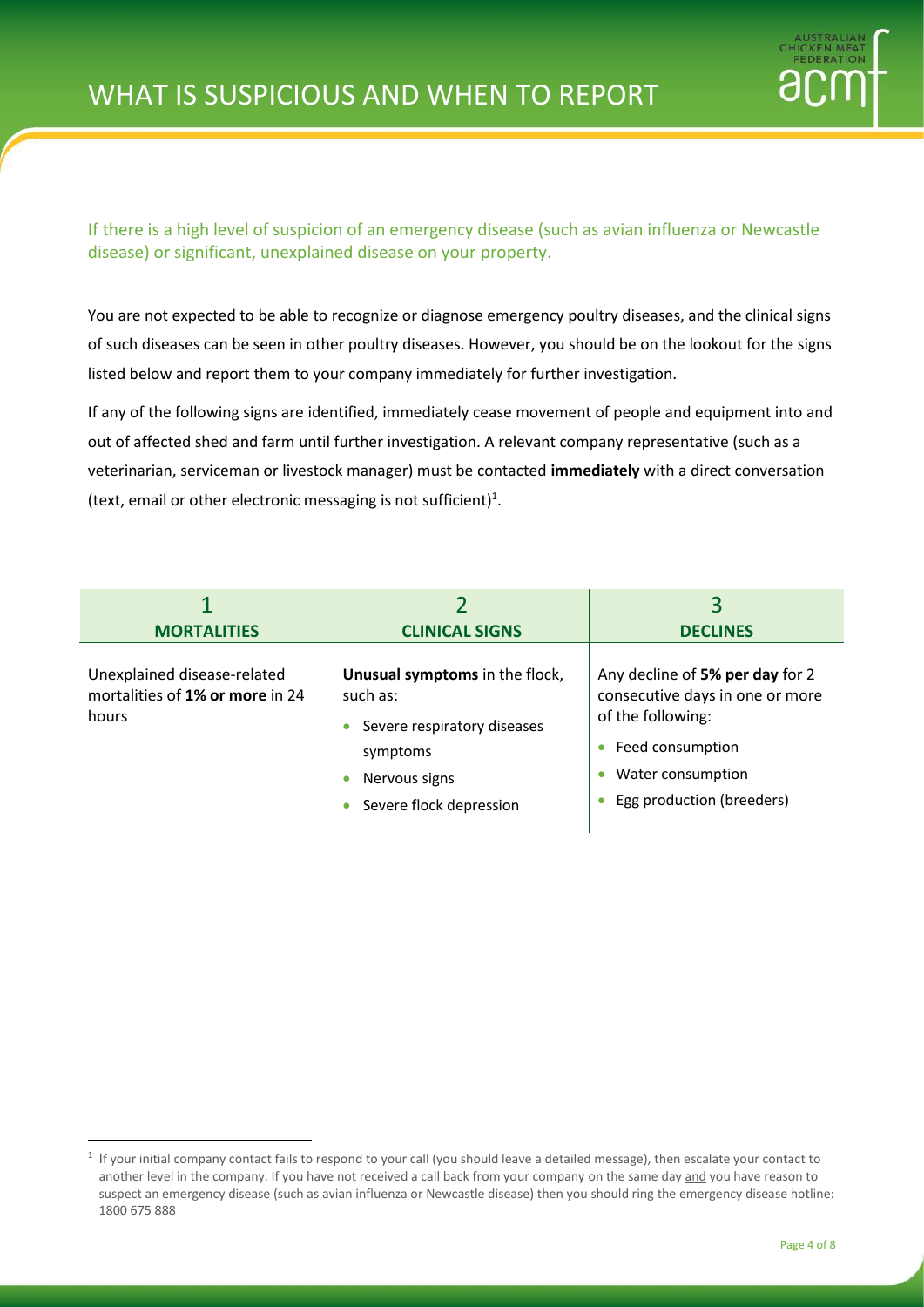$\overline{a}$ 



## **AN EMERGENCY DISEASE IS SUSPECTED OR SIGNIFICANT UNEXPLAINED DISEASE PRESENT ON YOUR FARM<sup>2</sup>**

If a notifiable or emergency disease is suspected, your company will notify the relevant State department, who will investigate and institute any further actions necessary.

In the meantime, here's what you should do:

| Cease all movement of people, animals, vehicles, litter and equipment to and from the affected shed and |
|---------------------------------------------------------------------------------------------------------|
| to and from the farm until further advice / instruction is received from your company or state          |
| Department.                                                                                             |

| Stay on the property.                                                                                                                                                                                                                                                                                                                                                                                                                                                                                                                |
|--------------------------------------------------------------------------------------------------------------------------------------------------------------------------------------------------------------------------------------------------------------------------------------------------------------------------------------------------------------------------------------------------------------------------------------------------------------------------------------------------------------------------------------|
| Shut and lock the front gates.                                                                                                                                                                                                                                                                                                                                                                                                                                                                                                       |
| Lock all shed doors.                                                                                                                                                                                                                                                                                                                                                                                                                                                                                                                 |
| Ensure all footbaths and hand-wash stations are appropriately maintained at all times.                                                                                                                                                                                                                                                                                                                                                                                                                                               |
| Use footbaths and hand-wash stations both on entering and leaving all sheds.                                                                                                                                                                                                                                                                                                                                                                                                                                                         |
| Use a dedicated set of shed boots for affected shed/s.                                                                                                                                                                                                                                                                                                                                                                                                                                                                               |
| Double check that all dead chickens / dead bird disposal areas are covered or secured, so not accessible to<br>pests or wild birds; cease removal from site immediately i.e. do not allow any dead chickens to be<br>removed from the farm.                                                                                                                                                                                                                                                                                          |
| If free-range, return all chickens to their sheds as soon as possible and shut the sheds.                                                                                                                                                                                                                                                                                                                                                                                                                                            |
| Minimise all staff movements into unaffected sheds on the farm. Where possible, designated staff<br>member/s are to service the affected shed/s only. However, if it is deemed essential for the same<br>individual(s) to enter apparently unaffected sheds, then they should only do so after a head-to-toe<br>shower between shed entries and a complete change of clothes, footwear, hair covering and breathing<br>protection after servicing an affected shed. Disinfect hands and boots prior to entering a shed in all cases. |
| Used farm and/or protective clothing and all used personal protection equipment must remain on the<br>property.                                                                                                                                                                                                                                                                                                                                                                                                                      |
| Contact all staff (either on or off farm at the time) and advise them to not have any contact with birds,<br>particularly poultry, and to thoroughly clean and disinfect all clothing that they have worn on farm and to<br>stay at home until receiving further advice.                                                                                                                                                                                                                                                             |
| Contact all scheduled visitors (e.g. dead bird pick up contractors) and advise that they should not visit<br>until further notice.                                                                                                                                                                                                                                                                                                                                                                                                   |
| As some serious diseases (such as AI) can have potential impacts on human health, ensure all people who<br>enter sheds use appropriate well-fitting facemasks, goggles, gloves, hairnets and full length coveralls. Each<br>farm should carry an emergency kit with appropriate safety gear (see "What to have ready " in Checklist<br>3 for details). Exercise good levels of personal hygiene.                                                                                                                                     |
| Review visitor records for the batch to ensure all records are accurate as this may be a critical document<br>in the event of exotic disease being confirmed.                                                                                                                                                                                                                                                                                                                                                                        |

<sup>&</sup>lt;sup>2</sup> These measures should also be implemented if an emergency disease has been confirmed on your property, but the state Department has not yet arrived to implement quarantine measures or issued instructions to you or your company.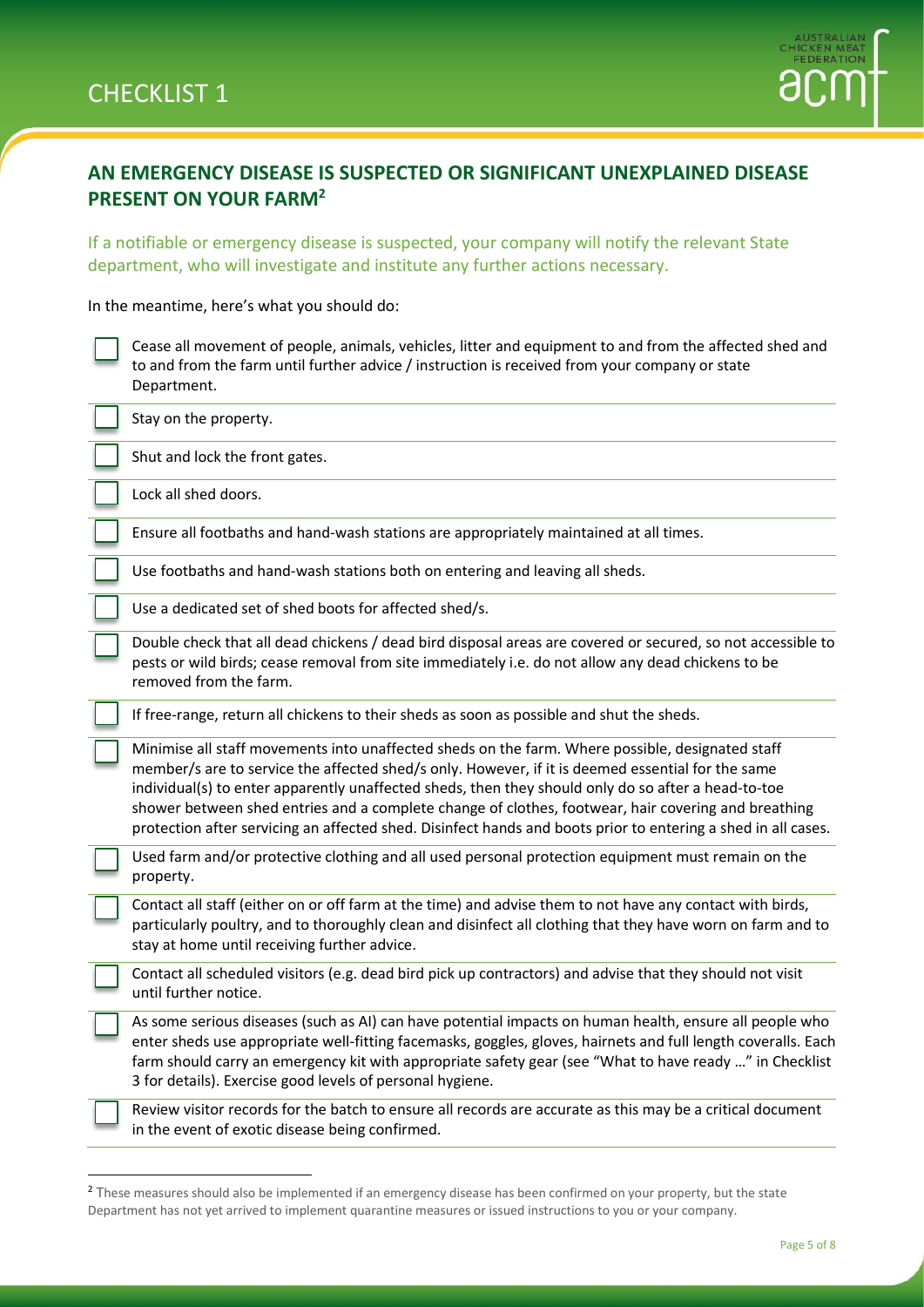**.** 



## **IF EMERGENCY DISEASE IN YOUR AREA<sup>3</sup>**

If there is an emergency poultry disease, such as Avian Influenza or Newcastle disease, in your area, but not on your farm.

After first confirming with your company that an emergency poultry disease has been found (or is strongly suspected) in your area, the following immediate measures should be adopted. These measures should remain in place until further advice or directions are received from your company or from your State Chief Veterinary Officer:

| Gates must be kept locked.                                                                                                                                                                                                                                                                                         |
|--------------------------------------------------------------------------------------------------------------------------------------------------------------------------------------------------------------------------------------------------------------------------------------------------------------------|
| Shed doors must be locked at night.                                                                                                                                                                                                                                                                                |
| Facilities for the cleaning and disinfection of equipment coming on and off the production area <sup>4</sup> must<br>be established and used.                                                                                                                                                                      |
| No visitors are to enter the production area unless absolutely essential. Company personnel to<br>discontinue routine visits to other farms except on suspicion of problems. All other scheduled visits,<br>such as audits, must be cancelled.                                                                     |
| Repairs and maintenance – No routine work; only emergency work to be carried out.                                                                                                                                                                                                                                  |
| Company approval must be sought and granted before any visitor entry.                                                                                                                                                                                                                                              |
| A. Essential visits - head-to-toe shower before and after visit. A complete change of clothes, footwear,<br>hair covering and face mask is required prior to entering the production area. Farm and/or protective<br>clothing and all personal protection equipment used on your farm must remain on the property. |
| B. Any vehicle (e.g. feed trucks, gas) which must enter the property must have its wheels and driver steps<br>washed and disinfected before and after going onto the property. Vehicle driver cabins must also be<br>sanitised inside (e.g. with Glen 20 disinfectant).                                            |
| C. Free-range farms within 10 km of an infected property should return all chickens to their sheds as soon<br>as possible and shut the sheds.                                                                                                                                                                      |

D. No chickens or litter to be moved on or off properties until further notice.

**Further measures (including movement controls) and standard operating procedures (SOPs) will be stipulated by your processor and/or the state's Chief Veterinary Officer as the official response to the emergency disease in your area is implemented.**

<sup>&</sup>lt;sup>3</sup> Your 'area' would be defined as a broad poultry production region in which there are movements of equipment, vehicles and *contractors between farms.*

<sup>4</sup> *The 'production area' includes the poultry sheds, the ranges used for free range production, the areas used for feed storage and handling and the area immediately surrounding the sheds, including pick-up areas. It may, but does not necessarily, also include other areas of the farm property, such as the manager's home or other land on which the production area is located that is used for livestock or cultivation.*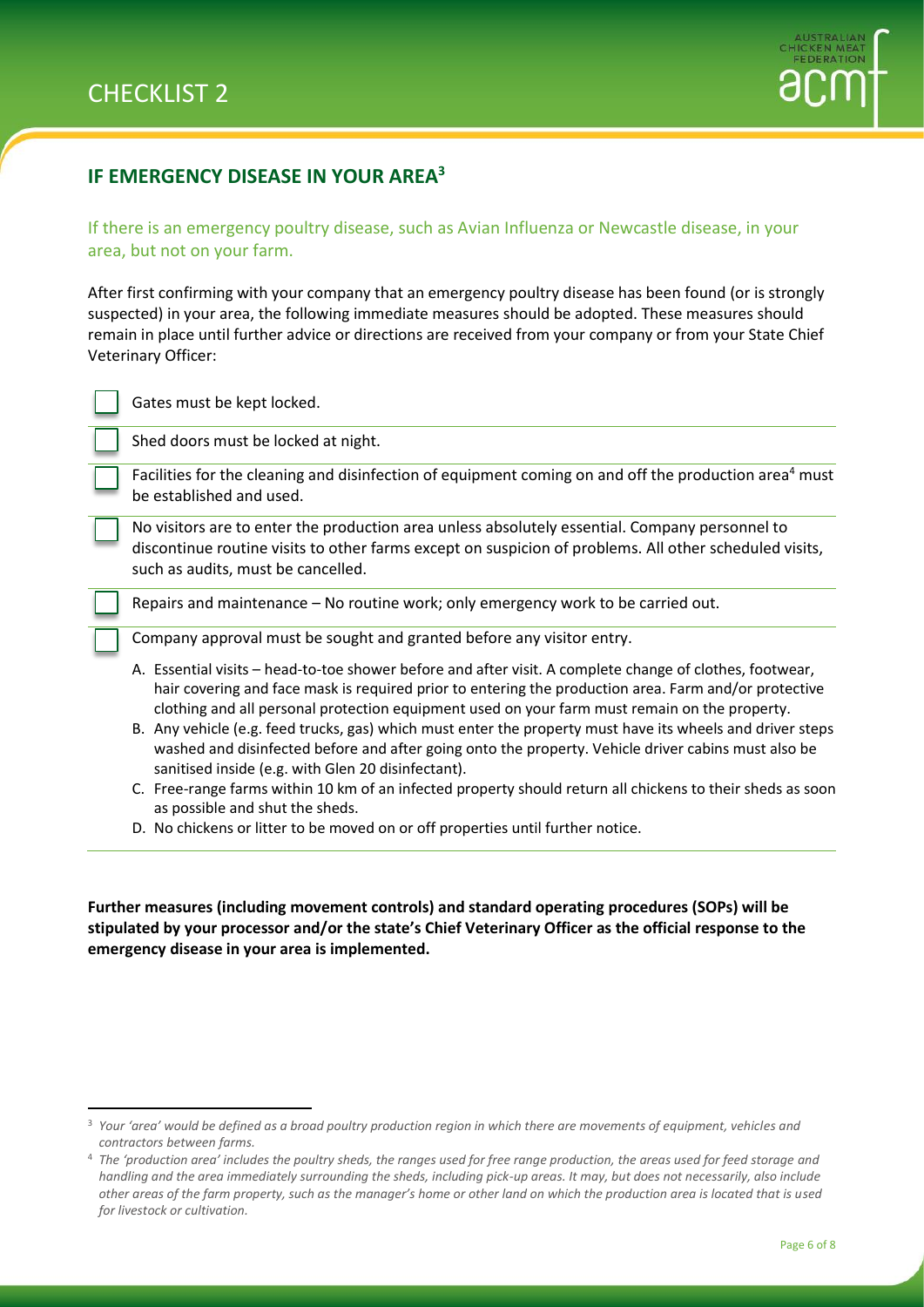



### **PRE-EMERGENCY CHECKLIST**

Following is a checklist of what to have ready in advance of either of the above situations occurring.

Have an emergency kit with appropriate safety gear on farm at all times. This should include adequate supplies of:

- well-fitting facemasks and breathing equipment (minimum specification P2),
- goggles
- gloves
- hairnets and
- full-length coveralls.

Have adequate supplies on farm of disinfectants for different purposes e.g. disinfectant for footbaths, hand sanitiser, vehicle cabins (e.g. Glen 20).

A designated wash-down area and facilities to clean vehicles and equipment at the entry point to the production area.

Ensure all sheds are lockable.

Give consideration to where showering would occur for people entering and leaving the property.